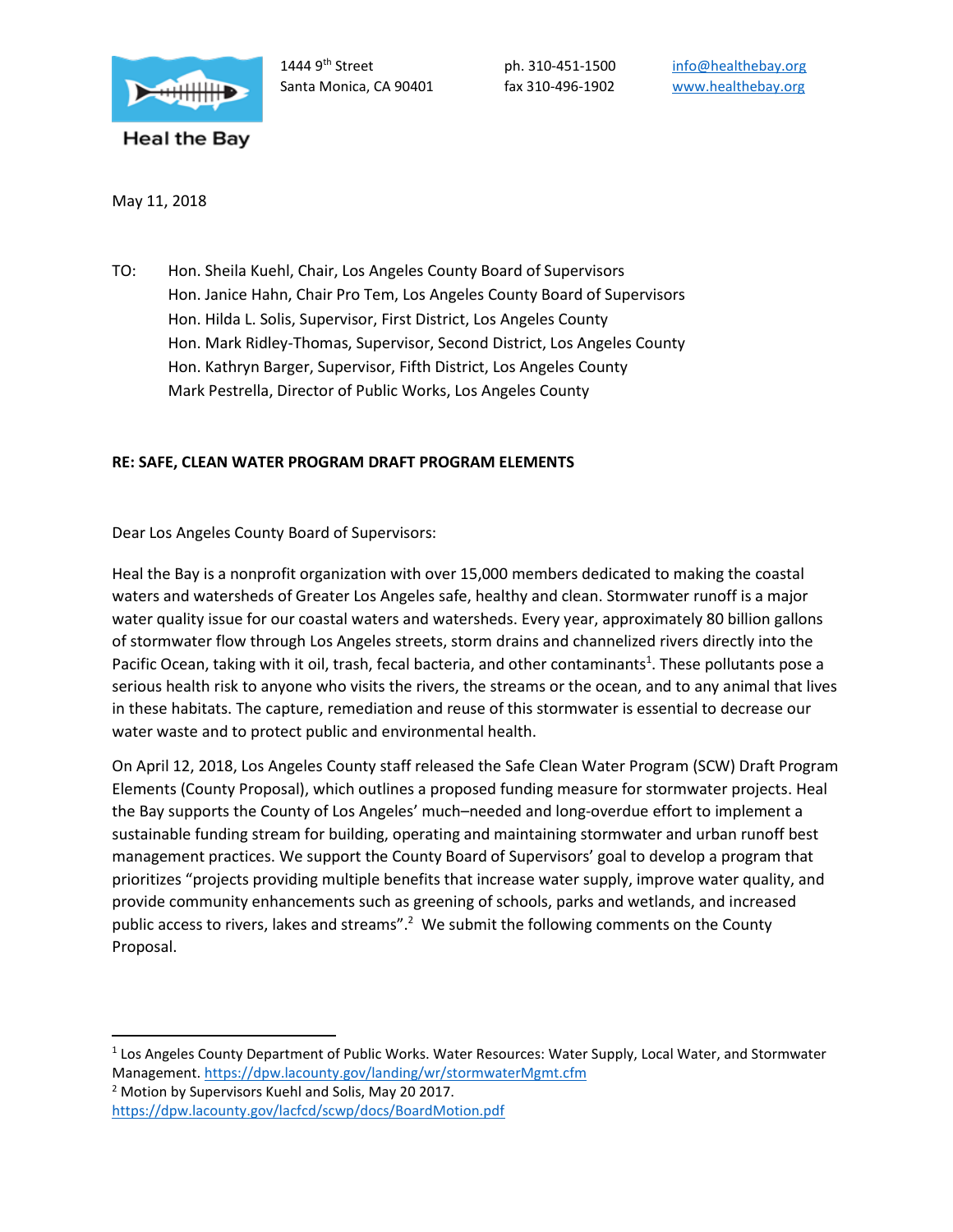

# **1. Reduce water pollution.**

The primary goal of the SCW should be to clean up stormwater and urban runoff. The County Proposal, in its project scoring criteria, must award maximum points for reducing pollutant loads to waterways.

# *Draft Regional Program Project Criteria A.1: Wet Weather Water Quality Benefits*

Section A.1 of the scoring criteria pertains to wet weather and awards a maximum of 40 points out of the total 100 points. As written, Section A.1.1 is a cost-effectiveness criterion and awards a maximum of 20 points for greatest volume treated per dollar, with no pollutant removal requirement. Section A.1.2 awards another 20 points maximum for percent pollutant reduction. This scoring places equal consideration on the bulk intake capacity of a BMP as is placed on the water quality benefits of the BMP, rather than emphasizing the water quality benefits.

This section must be revised to prioritize water quality benefit over volume treated. The scoring criteria should award points for cost effectiveness only if sufficient pollution reduction also occurs. One way to accomplish this is to switch the order of Section A.1.1 (Wet Weather Cost Effectiveness) and Section A.1.2 (Wet Weather Water Quality Benefit), award more points for Water Quality Benefit, and set a pollutant reduction threshold that must be met before any points are awarded for Water Quality Cost Effectiveness. For example, the Water Quality Benefit should be worth up to 30 points on its own. The Cost Effectiveness should be worth up to 10 points, and should only be awarded if a minimum threshold of 50% pollutant removal is attained.

# *Draft Regional Program Project Criteria A.2: Dry Weather Water Quality Benefits*

The dry weather water quality benefits are broken down into two subsections. They are Section A.2.1: 100% Dry Weather Flow Capture, and Section A.2.2: Tributary Size of the Dry Weather BMP. Each of these sections is worth a maximum of 20 points. Neither of these categories addresses pollutant reduction, which would potentially award up to 40 points, out of a total of 100 points, to a project that diverts 100% of dry weather flow from a large tributary (>200 acres) without remediating this diverted flow. Section A.2: Dry Weather Water Quality Benefits must be updated to ensure pollution reduction, and not simply pollution diversion.

# *Draft Municipal Program*

The municipal program should be flexible and allow cities to determine the best use of their CSW revenues within the County requirements of "providing multiple benefits that increase water supply, improve water quality, and provide community enhancements" as stated in the Supervisors' 2017 motion. To ensure SCW funds are directed toward meeting these goals, Section VII.A. Municipal Program Responsibilities should include a requirement to adopt scoring criteria similar to the Regional Program scoring criteria. The Municipal Program scoring criteria must require quantification of water quality and water supply benefits, and must ensure that funded projects have O&M plans and confirmation monitoring requirements to ensure SCW goals are met.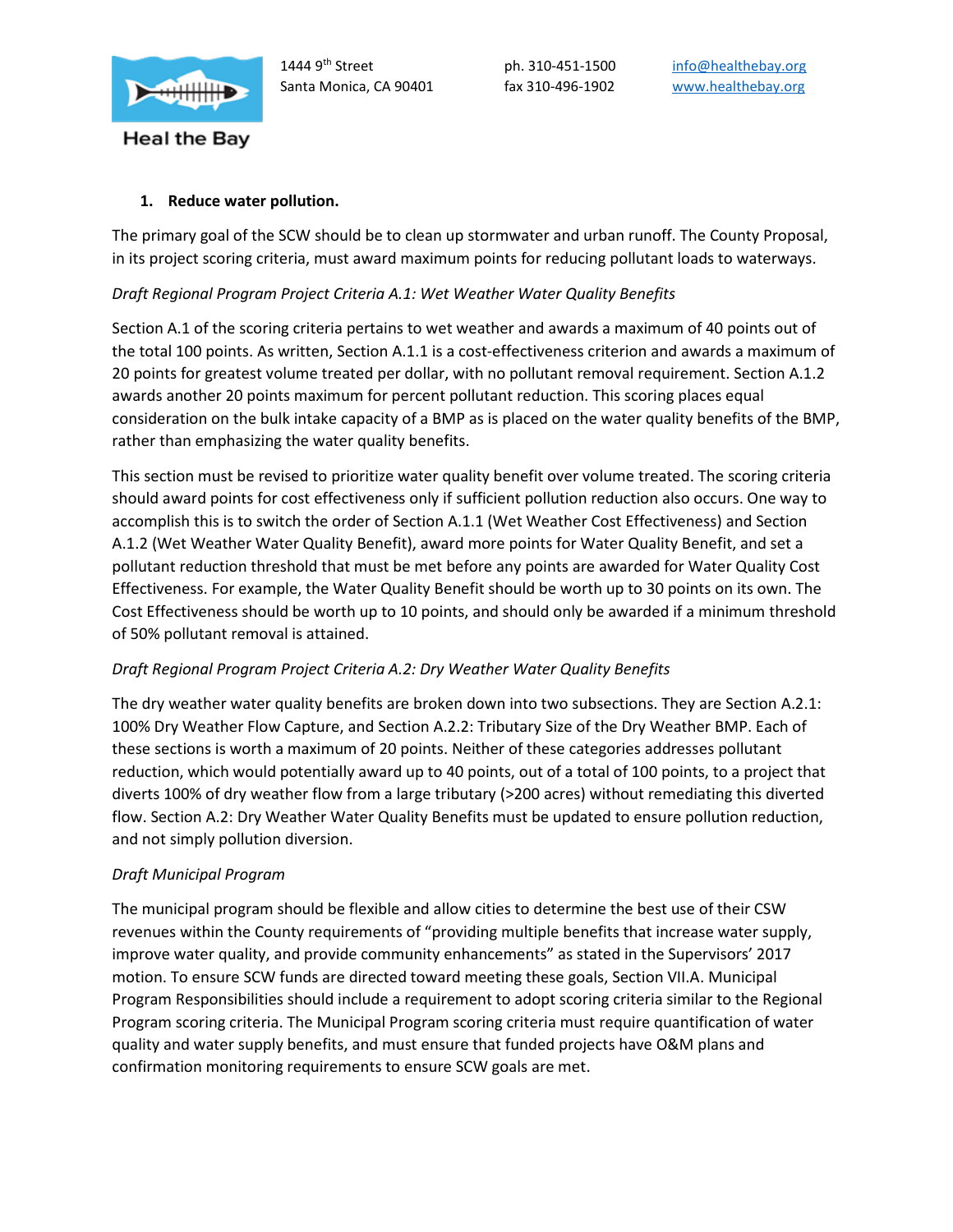

## **2. Prioritize nature-based solutions and distributed projects.**

The County Proposal determines the spending of taxpayer dollars for the purpose of cleaning up polluted runoff, augmenting local water supply, and providing multiple benefits through community investment. Those multiple benefits include reduced flooding, reduced temperatures, expanded wildlife habitat, increased recreation and open space, and many others. These benefits will improve public health and make Los Angeles County more resilient to the impacts of climate change such as extreme weather events and increasing temperatures.

To ensure SCW revenue funds projects that meet the goals of the Supervisors' 2017 motion, the County Proposal must prioritize nature-based solutions to mitigate pollution and capture runoff. Nature-based solutions are clearly defined in the County Proposal and must also be prioritized over other gray infrastructure for funding consideration in the SCW program. To accomplish this, the County Proposal should establish a Stormwater Management Hierarchy for the Regional Program to ensure funding of a stormwater program that prioritizes (in order):

- i. Nature-based projects at all scales (distributed, neighborhood and centralized) as defined in the County Proposal.
- ii. Green-gray hybrid projects that closely mimic natural processes at distributed and neighborhood scales, such as green streets, parks with underground cisterns, parcel retrofits, etc.
- iii. Centralized green-gray projects that maximize natural processes and community benefits such as providing habitat, recreational opportunities, etc.

# **3. Provide good governance, oversight and community engagement.**

The County Proposal includes a framework for proposing, reviewing and approving projects for funding with SCW revenue. These processes are critical to ensure proper expenditure and maximum benefit from these funds.

### *Regional Oversight Committee (ROC)*

This should be empaneled by the Board of Supervisors and should establish, track and report on stormwater management targets for each watershed area, as stated in the County Proposal. In addition to a member of each of the nine Watershed Area Steering Committees, the ROC must also include a watershed coordinator, seven (rather than five) sector specific members, and seven (rather than five) community stakeholder members. This will ensure a more balanced representation of expertise at various levels from agencies, municipal governments and NGO/CBO/academia/other communities.

### *Watershed Area Steering Committees (WASC)*

The WASC must include at least seven community stakeholder representatives, rather than four. This will ensure a more balanced representation of expertise at various levels from agencies, municipal governments and NGO/CBO/academia/other communities. The WACS should also include a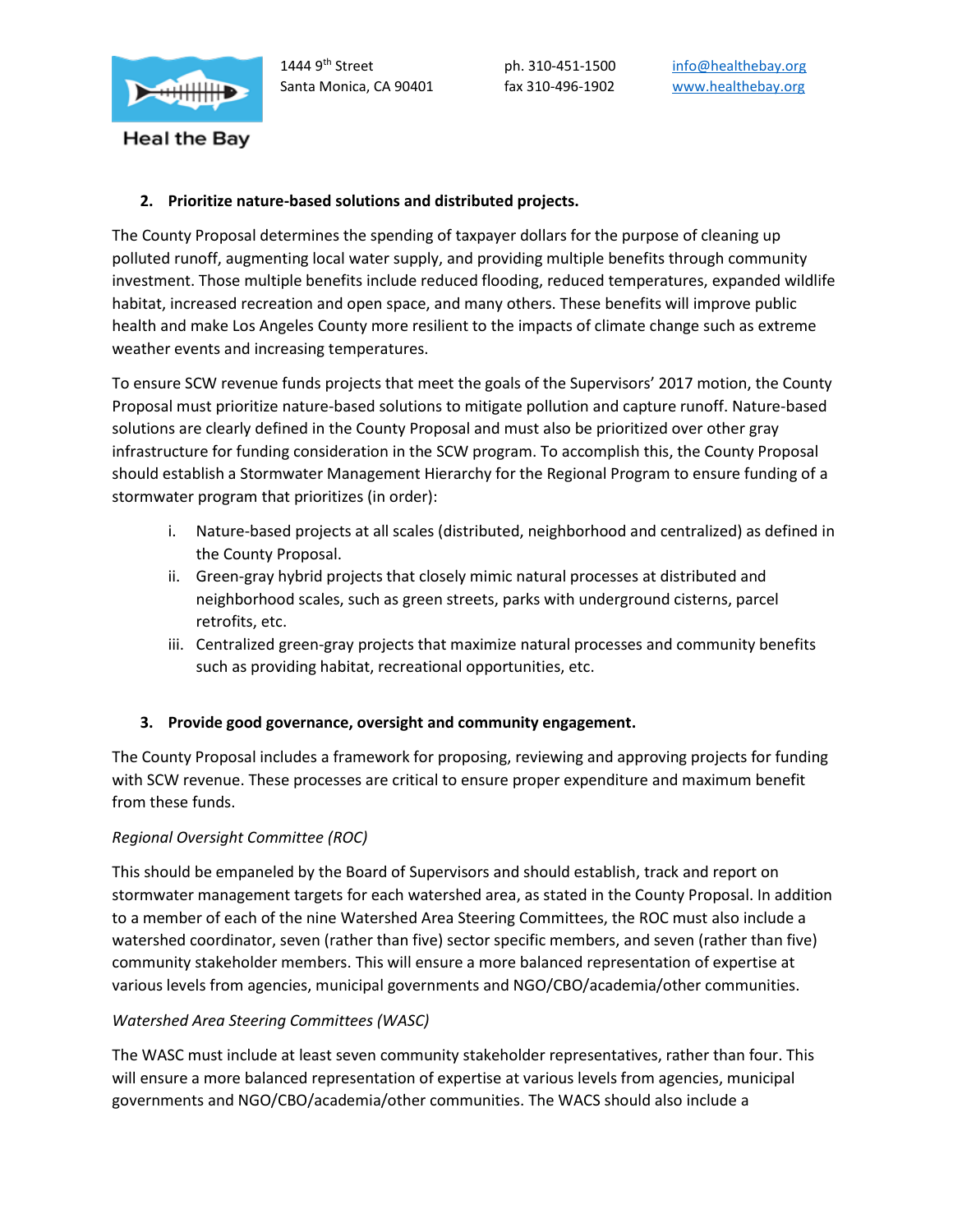

representative of a municipal park agency as an additional sector-specific representative (for a total of seven rather than six sector-specific representatives).

## *Technical Advisory Committee (TAC)*

The TAC must include members outside of County Public Works staff. Heal the Bay recommends including members with expertise in ecology, hydrology, geology, watershed coordination, construction management, and public health; members from environmental and social justice NGOs; and members from County Public Works staff.

### *Municipal Program*

There should be requirements for community engagement in the expenditure of SCW funds under the Municipal Program. While cities should have discretion over spending within the requirements of the SCW program overall, they should be required to engage communities on stormwater and water supply issues, and to incorporate expertise from community members to determine and prioritize projects in their cities.

## *Watershed Coordinators*

Watershed coordinators are critical for effective and efficient project selection and implementation. Heal the Bay recommends a program modeled after the state Department of Conservation Watershed Coordinator program. Coordinators are familiar with the social and environmental parameters and constituents of their watersheds. They are experienced in project implementation, they understand the funding, permitting, construction and O&M requirements of projects, and they can assist all stakeholders, including government agencies at different levels, to work together and streamline processes. Qualified, experienced, full-time watershed coordinators are critical to getting the right projects done in the right places. This role should be funded through the District portion of the SCW funds to carry out their essential work.

### **4. Ensure equity.**

SCW project funding must be distributed in a manner that promotes equity for underserved communities while mitigating displacement. LA County will not successfully clean up rivers and coastal waters unless projects are placed in areas where they are most needed, including areas that have historically been underserved by clean water infrastructure. Disadvantaged communities must be prioritized for multi-benefit projects to capture, infiltrate, treat and use stormwater and urban runoff. Nature-based solutions that mitigate extreme weather variability, drought, flood risk and urban heat can have a large impact on public health and safety in disadvantaged communities. Therefore, Heal the Bay recommends a minimum of 41% of all SCW funds be spent on projects located in disadvantaged communities.

### **5. Create green jobs**